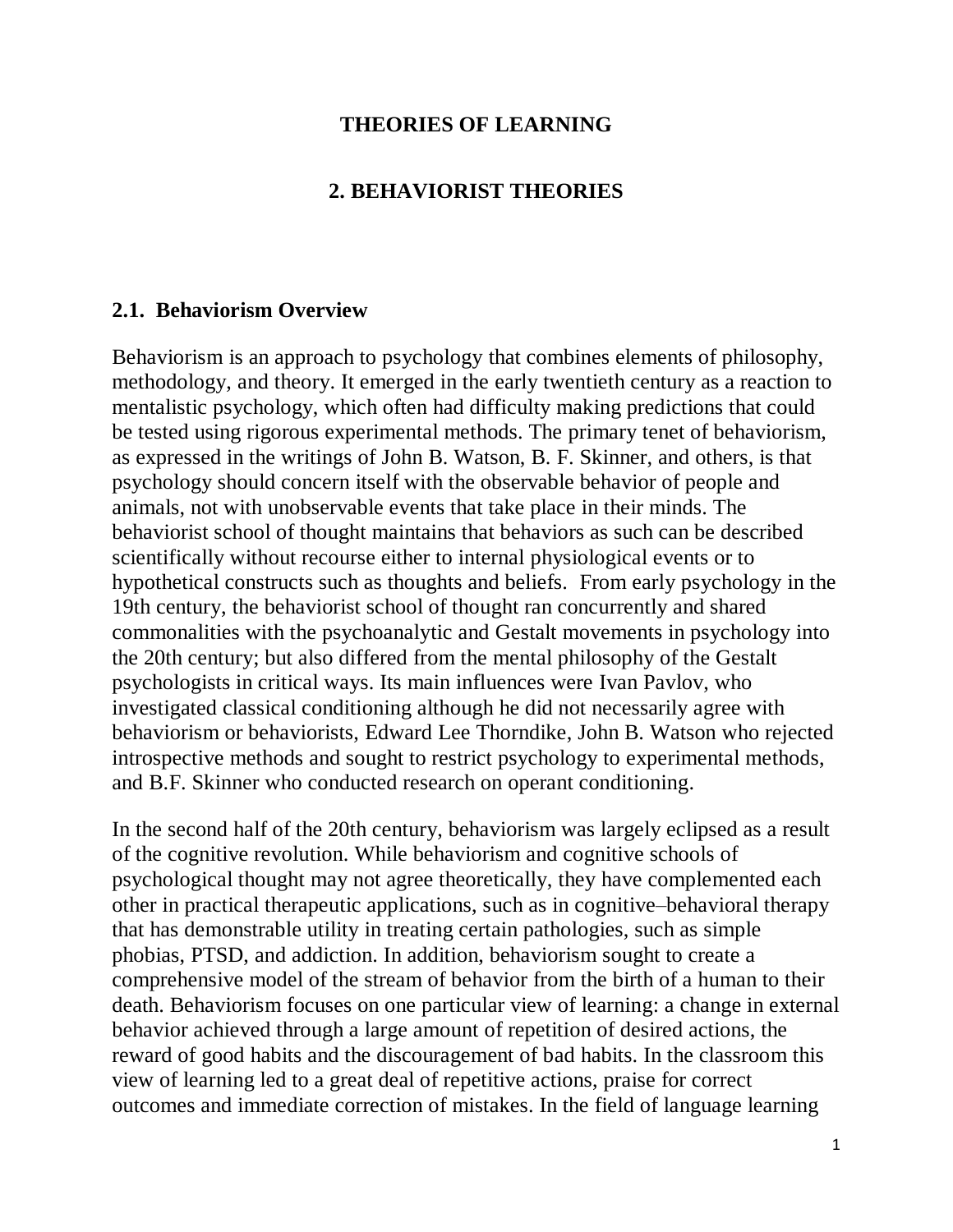this type of teaching was called the audio-lingual method, characterized by the whole class using choral chanting of key phrases, dialogues and immediate correction.

## **2.2. Classical Conditioning**

Classical conditioning (also Pavlovian conditioning or respondent conditioning) is a kind of learning that occurs when a conditioned stimulus (CS) is paired with an unconditioned stimulus (US). Usually, the CS is a neutral stimulus (e.g., the sound of a tuning fork), the US is biologically potent (e.g., the taste of food) and the unconditioned response (UR) to the US is an unlearned reflex response (e.g., salivation). After pairing is repeated (some learning may occur already after only one pairing), the organism exhibits a conditioned response (CR) to the CS when the CS is presented alone. The CR is usually similar to the UR, but unlike the UR, it must be acquired through experience and is relatively impermanent. Classical conditioning differs from operant [or instrumental](http://en.wikipedia.org/wiki/Operant_conditioning) conditioning, in which a behavior is strengthened or weakened, depending on its consequences (i.e., reward or punishment).

A classic experiment by [Pavlov](http://en.wikipedia.org/wiki/Ivan_Pavlov) exemplifies the standard procedure used in classical conditioning. First Pavlov observed the UR (salivation) produced when meat powder (US) was placed in the dog's mouth. He then rang a bell (CS) before giving the meat powder. After some repetitions of this pairing of bell and meat the dog salivated to the bell alone, demonstrating what Pavlov called a conditional response, now commonly termed conditioned response or CR. [Ivan Pavlov](http://en.wikipedia.org/wiki/Ivan_Pavlov) provided the most famous example of classical conditioning. During his research on the physiology of digestion in dogs, Pavlov developed a procedure that enabled him to study the digestive processes of animals over long periods of time. He redirected the animal's digestive fluids outside the body, where they could be measured. Pavlov noticed that the dogs in the experiment began to salivate in the presence of the technician who normally fed them, rather than simply salivating in the presence of food. Pavlov called the dogs' anticipated salivation, psychic secretion. From his observations he predicted that a stimulus could become associated with food and cause salivation on its own, if a particular stimulus in the dog's surroundings was present when the dog was given food. In his initial experiments, Pavlov rang a bell and then gave the dog food; after a few repetitions, the dogs started to salivate in response to the bell. Pavlov called the bell the conditioned (or conditional) stimulus (CS) because its effects depend on its association with food. He called the food the unconditioned stimulus (US) because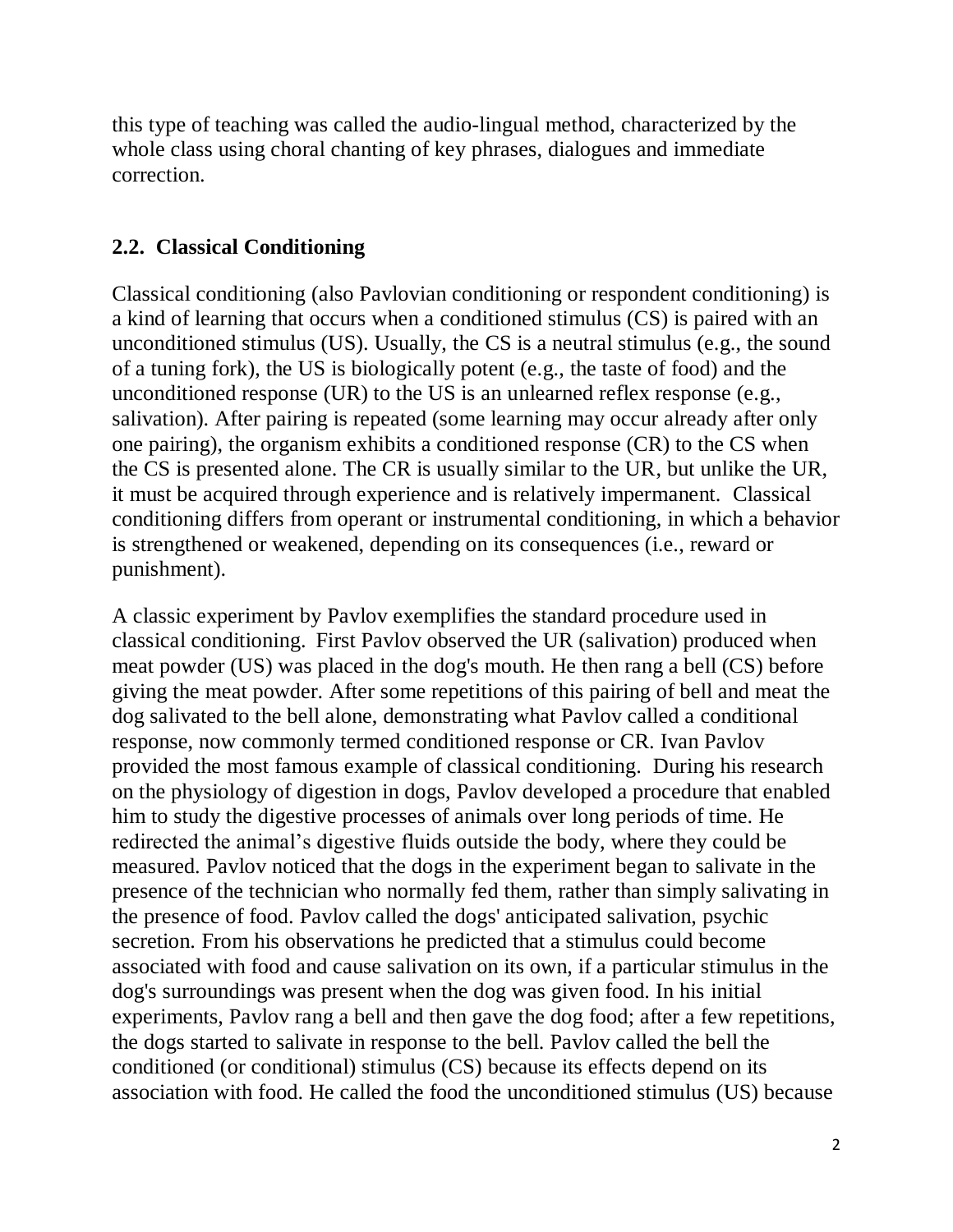its effects did not depend on previous experience. Likewise, the response to the CS was the conditioned response (CR) and that to the US was the unconditioned response (UR). The timing between the presentation of the CS and US affects both the learning and the performance of the conditioned response. Pavlov found that the shorter the interval between the ringing of the bell and the appearance of the food, the stronger and quicker the dog learned the conditioned response.



### **Example of Conditioned Stimulus (CS) and Unconditioned Stimulus (US)**

Learning is fastest in forward conditioning. During forward conditioning, the onset of the CS precedes the onset of the US in order to signal that the US will follow. Two common forms of forward conditioning are delay and trace conditioning.

- **Delay conditioning**: In delay conditioning the CS is presented and is overlapped by the presentation of the US.
- **Trace conditioning**: During trace conditioning the CS and US do not overlap. Instead, the CS begins and ends before the US is presented. The stimulus-free period is called the trace interval. It may also be called the conditioning interval.

## **2.3. Operant Conditioning**

Operant conditioning (or instrumental conditioning) is a type of learning in which an individual's behavior is modified by its antecedents and consequences. Mechanisms of instrumental conditioning suggest that the behavior may change in form, frequency, or strength. The expressions operant behavior and respondent behavior were popularized by [B. F. Skinner.](http://en.wikipedia.org/wiki/B._F._Skinner) The former refers to an item of behavior that is initially spontaneous, rather than a response to a prior stimulus, but whose consequences may reinforce or inhibit recurrence of that behavior. Operant conditioning is distinguished from [classical conditioning](http://en.wikipedia.org/wiki/Classical_conditioning) (or respondent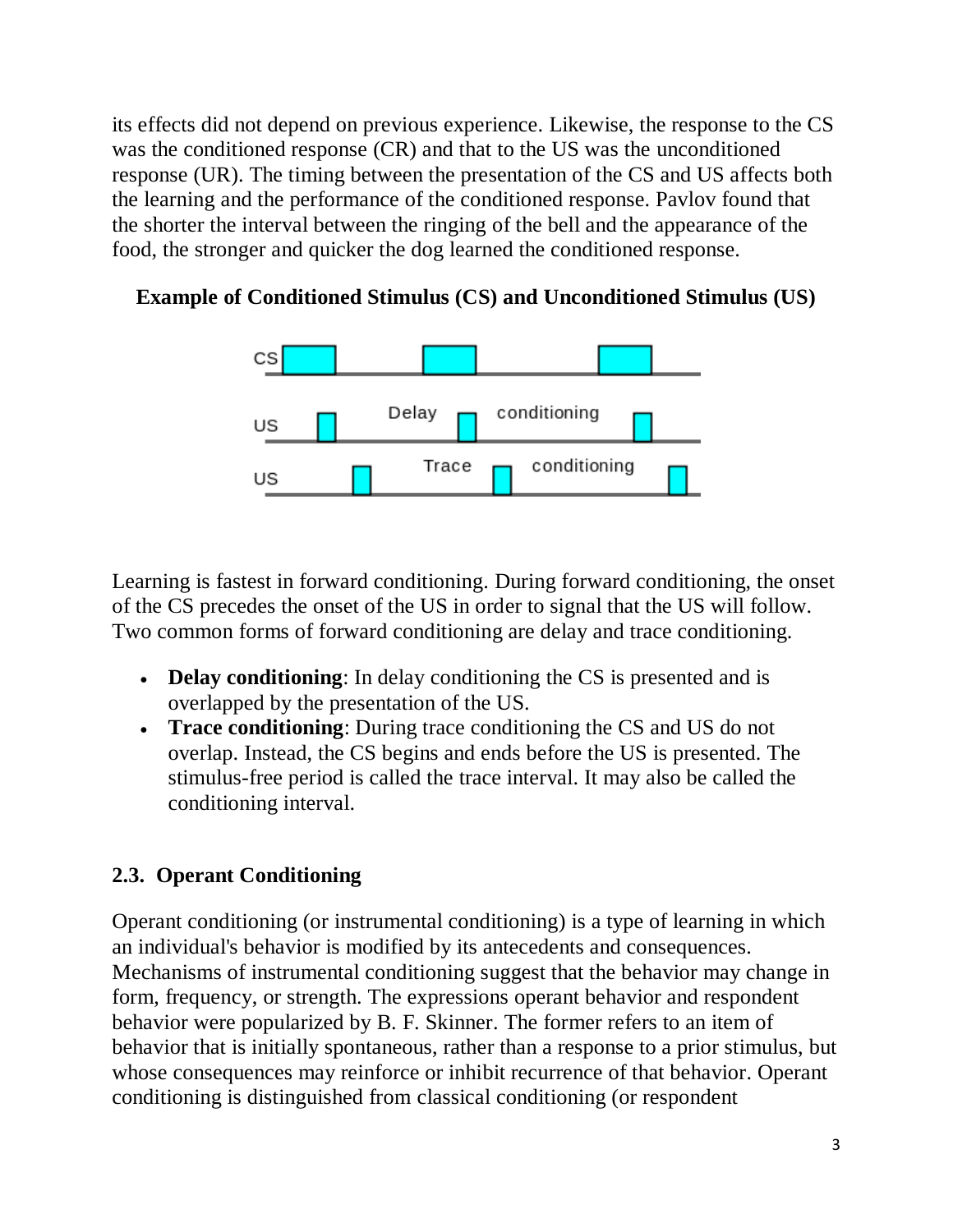conditioning) in that operant conditioning deals with the reinforcement and punishment to change behavior. Operant behavior operates on the environment and is maintained by conditioning of reflexive [\(reflex\)](http://en.wikipedia.org/wiki/Reflex) behaviors which are also elicited by antecedent conditions, while classical conditioning is maintained by its antecedents and consequences. Behaviors conditioned through a classical conditioning procedure are not maintained by consequences. They both, however, form the core of behavior analysis and have grown into [professional practices.](http://en.wikipedia.org/wiki/Professional_practice_of_behavior_analysis)



## **Table of Operant Conditioning Process**

[B.F. Skinner](http://en.wikipedia.org/wiki/B.F._Skinner) is the person whose work is most often cited in connection with operant conditioning. To implement his empirical approach, Skinner invented the [operant conditioning chamber](http://en.wikipedia.org/wiki/Operant_conditioning_chamber) in which subjects such as pigeons and rats were isolated from extraneous stimuli and free to make one or two simple, repeatable responses. Another invention, the cumulative recorder, produced a graphical record of these responses from which response rates could be estimated. These records were the primary data that Skinner and his colleagues used to explore the effects on response rate of various reinforcement schedules. A reinforcement schedule may be defined as any procedure that delivers a reinforcer to an organism according to some well-defined rule. The effects of schedules became, in turn, the basic experimental data from which Skinner developed his account of operant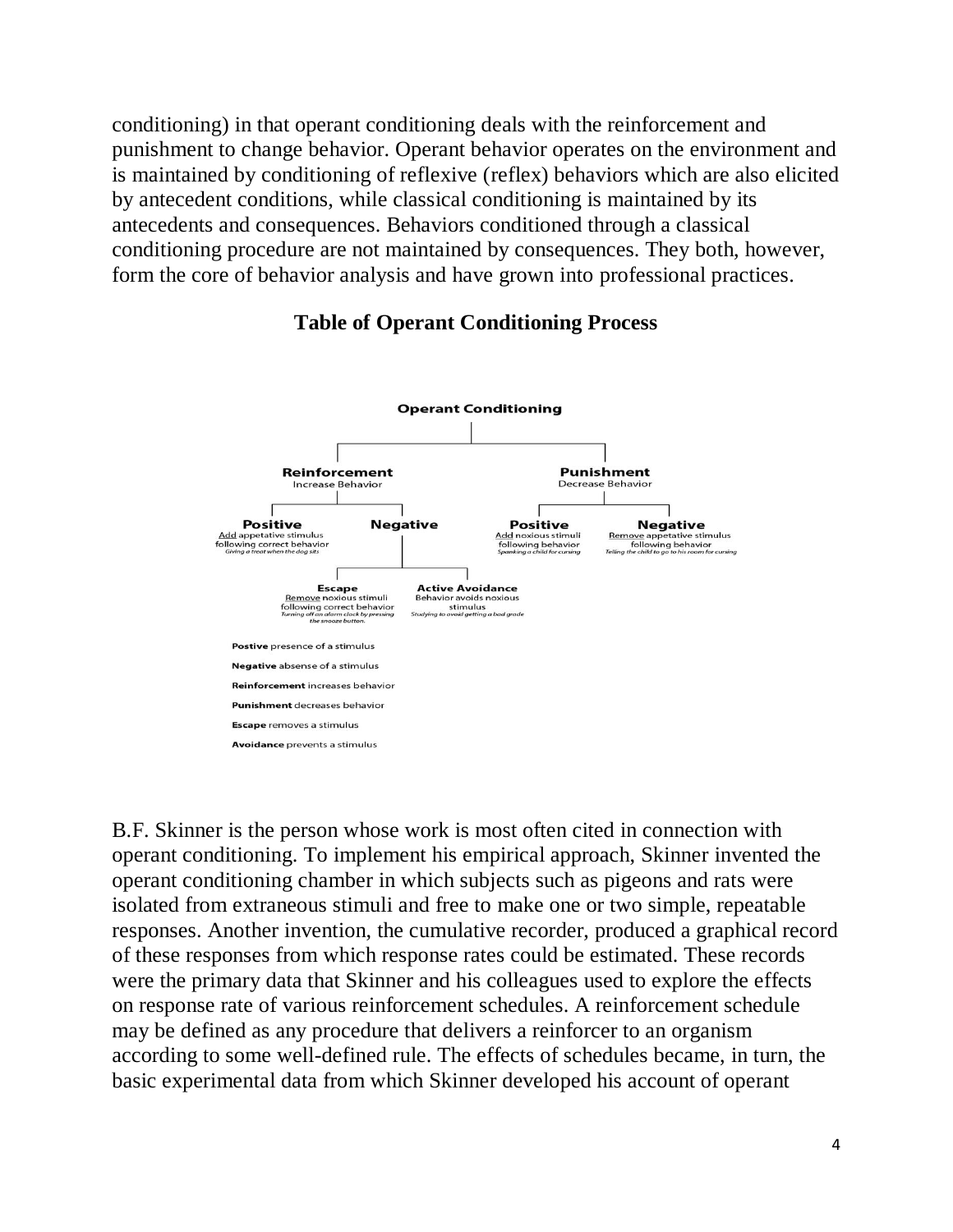conditioning. He also drew on many less formal observations of human and animal behavior.

# **2.4. Social Learning Theory**

Social learning theory states that learning is a cognitive process that takes place in a social context and can occur purely through observation or direct instruction, even in the absence of motor reproduction or direct reinforcement. In addition to the observation of behavior, learning also occurs through the observation of rewards and punishments, a process known as vicarious reinforcement. The theory expands on traditional [behavioral theories,](http://en.wikipedia.org/wiki/Behaviorism) in which behavior is governed solely by reinforcements, by placing emphasis on the important roles of various internal processes in the learning individual. Within this context, [Albert Bandura](http://en.wikipedia.org/wiki/Albert_Bandura) studied learning processes that occurred in interpersonal contexts and were not adequately explained by theories of operant conditioning or existing models of social learning, such as the work of [Julian Rotter.](http://en.wikipedia.org/wiki/Julian_Rotter) Specifically, Bandura argued that the weaknesses of learning approaches that discount the influence of social variables are nowhere more clearly revealed than in their treatment of the acquisition of novel responses. Skinner's explanation of the acquisition of new responses relied on the process of successive approximation, which required multiple trials, reinforcement for components of behavior, and gradual change. Rotter's theory proposed that the likelihood of a behavior occurring was a function of the subjective expectancy and value of the reinforcement. This model assumed a hierarchy of existing responses and thus did not (according to Bandura) account for a response that had not yet been learned. Bandura began to conduct studies of the rapid acquisition of novel behaviors via social observation, the most famous of which were the Bobo doll experiments.

Social learning theory integrated behavioral and cognitive theories of learning in order to provide a comprehensive model that could account for the wide range of learning experiences that occur in the real world. As initially outlined by Bandura, key tenets of social learning theory are as follows:

- 1. Learning is not purely behavioral; rather, it is a cognitive process that takes place in a social context.
- 2. Learning can occur by observing a behavior and by observing the consequences of the behavior (vicarious reinforcement).
- 3. Learning involves observation, extraction of information from those observations, and making decisions about the performance of the behavior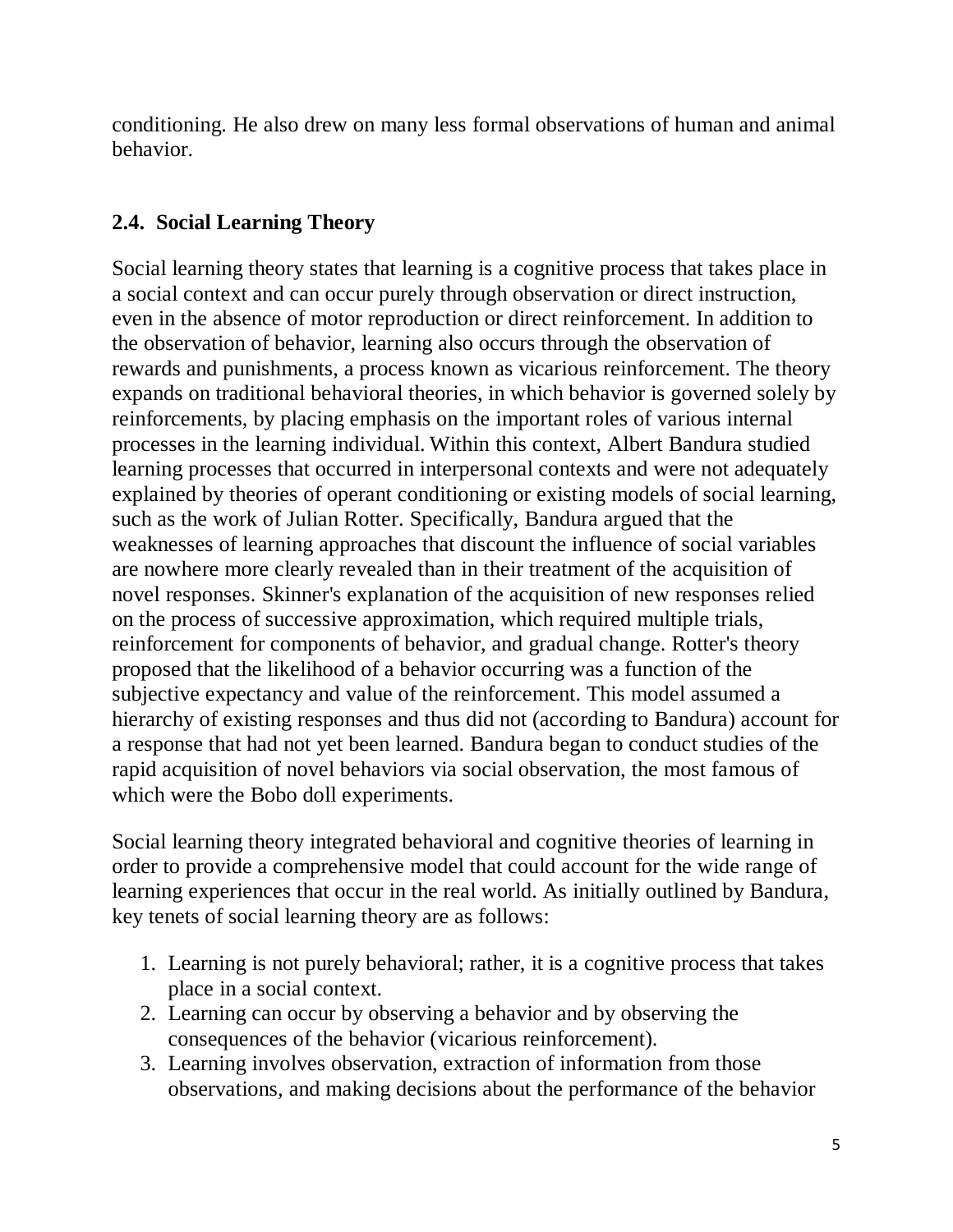(observational learning or modeling). Thus, learning can occur without an observable change in behavior.

- 4. Reinforcement plays a role in learning but is not entirely responsible for learning.
- 5. The learner is not a passive recipient of information. Cognition, environment, and behavior all mutually influence each other (reciprocal determinism).

Social learning theory draws heavily on the concept of modeling, or learning by observing a behavior. Bandura outlined three types of modeling stimuli:

- **Live model** in which an actual person is demonstrating the desired behavior
- **Verbal instruction** in which an individual describes the desired behavior in detail and instructs the participant in how to engage in the behavior
- **Symbolic** in which modeling occurs by means of the media, including movies, television, Internet, literature, and radio. Stimuli can be either real or fictional characters.

Exactly what information is gleaned from observation is influenced by the type of model, as well as a series of cognitive and behavioral processes, including:

- **Attention** In order to learn, observers must attend to the modeled behavior. Attention is impacted by characteristics of the observer (e.g., perceptual abilities, cognitive abilities, arousal, past performance) and characteristics of the behavior or event (e.g., relevance, novelty, affective valence, and functional value).
- **Retention** In order to reproduce an observed behavior, observers must be able to remember features of the behavior. Again, this process is influenced by observer characteristics (cognitive capabilities, cognitive rehearsal) and event characteristics (complexity).
- **Reproduction** To reproduce a behavior, the observer must organize responses in accordance with the model. Observer characteristics affecting reproduction include physical and cognitive capabilities and previous performance.